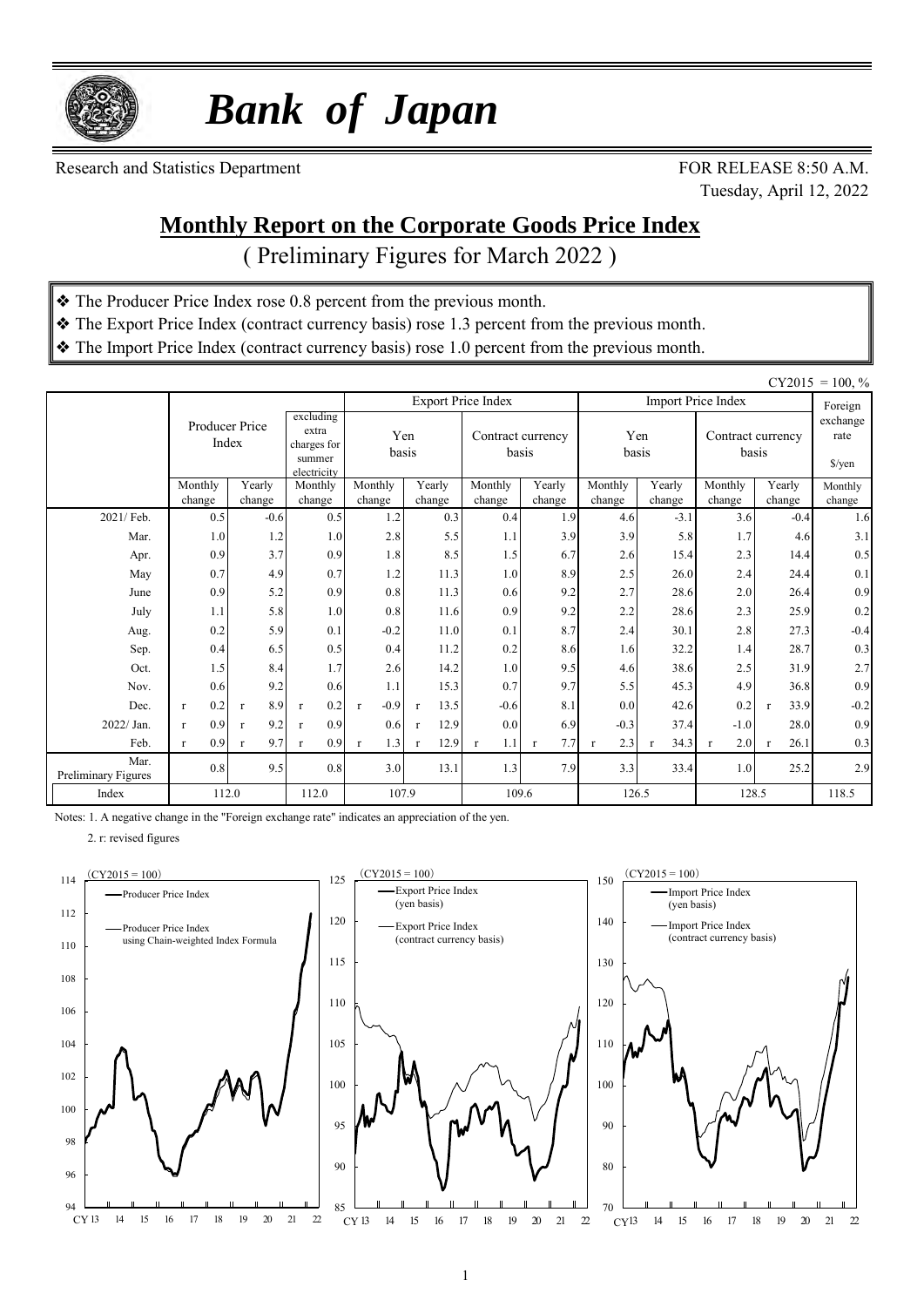(Commodities contributing to the monthly changes in March 2022)

| Producer Price Index                     |                           | Monthly change 0.8%                                                                                   |  |  |  |  |  |
|------------------------------------------|---------------------------|-------------------------------------------------------------------------------------------------------|--|--|--|--|--|
| Groups                                   | Contribution<br>to change | Commodities                                                                                           |  |  |  |  |  |
| Electric power, gas & water              | 0.18%                     | Industrial extra high tension power, Commercial high tension power,<br>Industrial high tension power  |  |  |  |  |  |
| Chemicals & related products             | 0.14%                     | Xylene, Benzene, Butane & butylene                                                                    |  |  |  |  |  |
| Nonferrous metals                        | $0.12 \%$                 | Unwrought copper, Unwrought primary & secondary aluminum alloys,<br>Unwrought gold                    |  |  |  |  |  |
| Scrap & waste                            | 0.07%                     | Iron & steel scrap, Aluminum & aluminum alloy scrap, Copper & copper<br>alloy scrap                   |  |  |  |  |  |
| Petroleum & coal products                | 0.06%                     | Gasoline, Jet fuel oil, Gas oil                                                                       |  |  |  |  |  |
| Iron & steel                             | $0.05\%$                  | Light steel bars, Shearing & slitting products (Stainless steel sheets), Pig iron<br>for steel making |  |  |  |  |  |
| Transportation equipment                 | 0.04%                     | Chassis & body parts, Drive, transmission & steering parts, Motor vehicles<br>for special-use         |  |  |  |  |  |
| Beverages & foods                        | 0.03%                     | Mayonnaise, Chikuwa, baked fish paste, Kamaboko, steamed fish paste                                   |  |  |  |  |  |
| Agriculture, forestry & fishery products | $0.03\%$                  | Chicken eggs, Beef                                                                                    |  |  |  |  |  |
| Plastic products                         | 0.03%                     | Plastic films & sheets, Plastic pipes and tubes, Plastic parts for transportation<br>equipment        |  |  |  |  |  |

| Export Price Index (contract currency basis)                 |                           | Monthly change 1.3%                                             |  |  |  |  |
|--------------------------------------------------------------|---------------------------|-----------------------------------------------------------------|--|--|--|--|
| Groups                                                       | Contribution<br>to change | Commodities                                                     |  |  |  |  |
| Metals & related products                                    | 0.57%                     | Iron & steel scrap, Hot rolled steel strips, Unwrought gold     |  |  |  |  |
| Chemicals & related products                                 | 0.38%                     | Para-xylene, Xylene, Ethylene                                   |  |  |  |  |
| Other primary products & manufactured goods                  | 0.38%                     | Gas oil, Jet fuel oil & kerosene, Gasoline                      |  |  |  |  |
| General purpose, production & business oriented<br>machinery | $-0.05\%$                 | Semiconductor manufacturing equipment, Plasticworking machinery |  |  |  |  |

| Import Price Index (contract currency basis)        |                           | Monthly change 1.0%                                                                                                |
|-----------------------------------------------------|---------------------------|--------------------------------------------------------------------------------------------------------------------|
| Groups                                              | Contribution<br>to change | Commodities                                                                                                        |
| Petroleum, coal & natural gas                       | 0.49%                     | Crude petroleum, Naphtha, Fuel oil C                                                                               |
| Metals & related products                           | 0.31 %                    | Unwrought aluminum, Unwrought palladium, Copper ores                                                               |
| Chemicals & related products                        | 0.11%                     | General purpose plastics (except saturated polyester resins), Saturated<br>polyester resins, Potassium fertilizers |
| Beverages & foods and agriculture products for food | 0.03%                     | Chicken, Soybeans, Coffee beans                                                                                    |
| Other primary products & manufactured goods         | 0.03%                     | Bleached paper kraft pulp, Masonry products, Plastic films & sheets                                                |
| Electric & electronic products                      | 0.03%                     | MOS logic integrated circuits, Storage media, Solar batteries                                                      |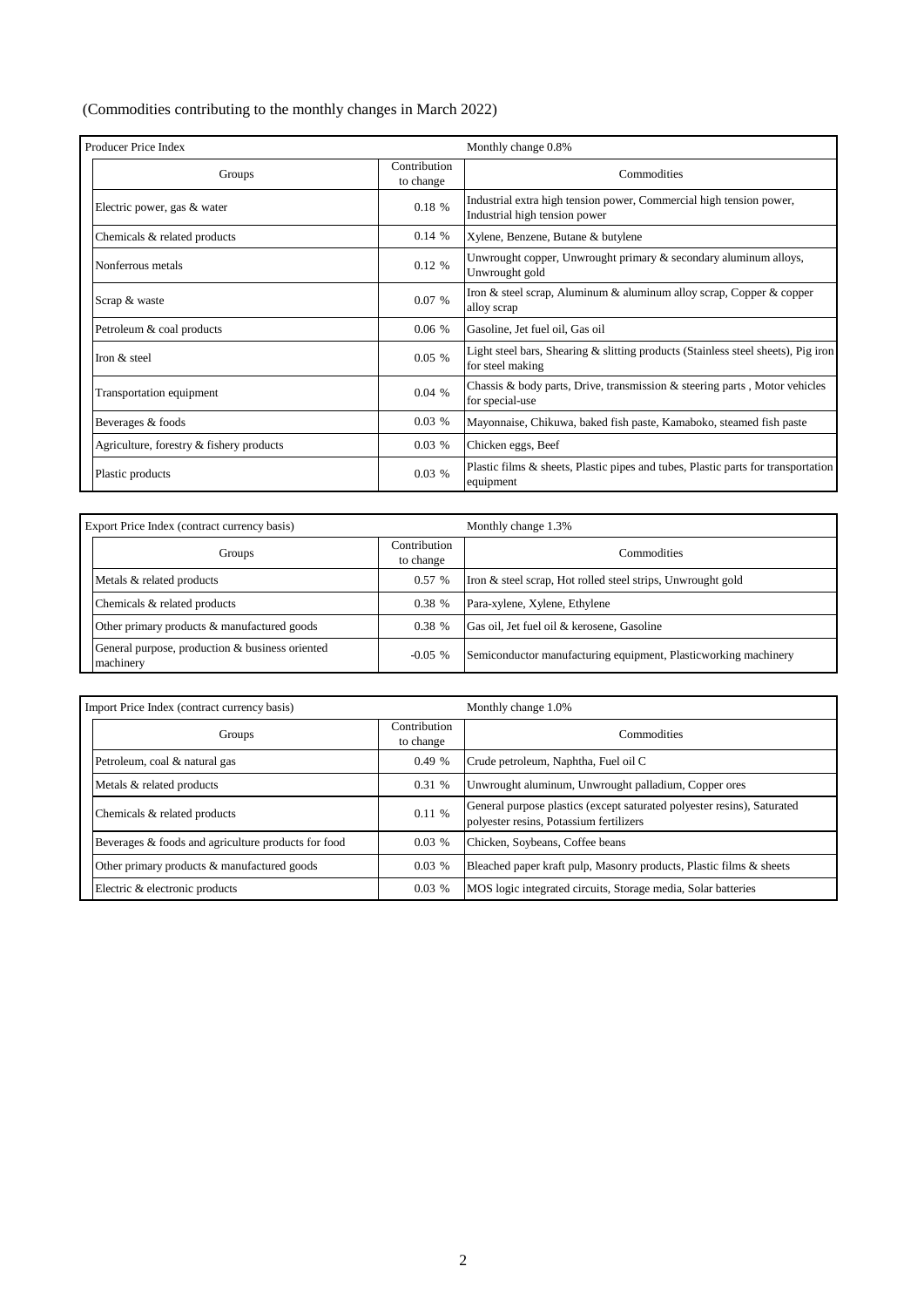#### Producer Price Index ( Preliminary Figures for March 2022 )

 $CY2015 = 100, \%$ 

|                                                |         |       |                          | Monthly |                    | Yearly  |             |                   |
|------------------------------------------------|---------|-------|--------------------------|---------|--------------------|---------|-------------|-------------------|
|                                                | Weight  | Index | Previous<br>month        | change  | Previous<br>month  | change  |             | Previous<br>month |
| All commodities                                | 1,000.0 | 112.0 | 111.1<br>$\bf r$         | 0.8     | 0.9<br>$\bf r$     | 9.5     | $\bf r$     | 9.7               |
| excluding extra charges for summer electricity | 1,000.0 | 112.0 | 111.1<br>$\mathbf r$     | 0.8     | 0.9<br>$\bf r$     | 9.5     | $\bf r$     | 9.7               |
| Beverages & foods                              | 141.6   | 107.2 | 106.9<br>$\mathbf r$     | 0.3     | 0.4<br>$\bf r$     | 3.8     | $\bf r$     | 3.5               |
| Textile products                               | 9.6     | 106.0 | 105.5                    | 0.5     | 0.6                | 2.3     |             | 2.0               |
| Lumber & wood products                         | 9.2     | 169.4 | 168.5<br>$\bf r$         | 0.5     | 0.5<br>$\bf r$     | 58.9    | $\bf r$     | 59.7              |
| Pulp, paper & related products                 | 27.7    | 111.1 | 110.1<br>$\bf r$         | 0.9     | 0.6<br>$\bf r$     | $1.8\,$ | $\bf r$     | 0.8               |
| Chemicals & related products                   | 89.2    | 107.0 | 105.3<br>$\mathbf r$     | 1.6     | 1.3<br>$\bf r$     | 13.2    | $\bf r$     | 13.0              |
| Petroleum & coal products                      | 59.5    | 140.1 | 139.1<br>$\mathbf r$     | 0.7     | 2.8<br>$\bf r$     | 27.5    | $\bf r$     | 34.3              |
| Plastic products                               | 38.2    | 102.0 | 101.3<br>$\bf r$         | 0.7     | 0.8<br>$\bf r$     | 5.4     | $\bf r$     | 4.4               |
| Ceramic, stone & clay products                 | 23.3    | 109.6 | 109.6<br>$\mathbf r$     | 0.0     | 0.8<br>$\mathbf r$ | 2.0     | $\bf r$     | 2.0               |
| Iron & steel                                   | 51.7    | 145.3 | 144.1<br>$\mathbf r$     | 0.8     | 0.4                | 27.9    | $\bf r$     | 27.7              |
| Nonferrous metals                              | 27.1    | 146.9 | 141.8<br>$\mathbf r$     | 3.6     | 1.6<br>$\mathbf r$ | 23.5    | $\bf r$     | 25.0              |
| Metal products                                 | 40.0    | 115.9 | 115.5<br>$\mathbf r$     | 0.3     | 0.4<br>$\bf r$     | 6.6     | $\bf r$     | 6.1               |
| General purpose machinery                      | 27.2    | 106.4 | 106.2<br>$\mathbf r$     | 0.2     | 0.0<br>$\bf r$     | 2.7     | $\bf r$     | 2.2               |
| Production machinery                           | 41.1    | 104.4 | 104.2<br>$\bf r$         | 0.2     | 0.3                | 1.5     | $\bf r$     | 1.3               |
| Business oriented machinery                    | 16.2    | 104.1 | 104.1<br>$\bf r$         | 0.0     | $-0.5$<br>$\bf r$  | 0.8     | $\bf r$     | 1.2               |
| Electronic components & devices                | 24.5    | 100.4 | 100.6<br>r               | $-0.2$  | 0.0                | 2.2     |             | 2.4               |
| Electrical machinery & equipment               | 52.7    | 96.5  | 96.2<br>$\bf r$          | 0.3     | $-0.1$<br>$\bf r$  | 1.7     | $\mathbf r$ | 2.0               |
| Information & communications equipment         | 20.8    | 96.0  | 96.2<br>$\bf r$          | $-0.2$  | 0.6<br>$\bf r$     | 1.9     | $\bf r$     | 1.5               |
| Transportation equipment                       | 140.7   | 101.6 | 101.3<br>$\bf r$         | 0.3     | $-0.1$<br>$\bf r$  | $2.0\,$ | $\bf r$     | 1.9               |
| Other manufacturing industry products          | 48.0    | 106.2 | 106.0<br>$\mathbf r$     | $0.2\,$ | $0.2\,$            | $1.8\,$ | $\bf r$     | 1.8               |
| Agriculture, forestry & fishery products       | 35.8    | 103.6 | 102.7<br>$\mathbf r$     | 0.9     | 0.9<br>$\bf r$     | $-4.6$  | $\bf r$     | $-4.0$            |
| Minerals                                       | 3.9     | 114.5 | 114.2<br>$\bf r$         | 0.3     | 2.6<br>$\bf r$     | 17.8    | $\bf r$     | 19.8              |
| Electric power, gas & water                    | 67.1    | 114.7 | 111.8<br>$\mathbf r$     | 2.6     | 4.5<br>$\bf r$     | 30.3    | $\bf r$     | 29.2              |
| Scrap & waste                                  | 4.9     | 213.6 | 197.8<br>$r_{\parallel}$ | $8.0\,$ | $3.8\,$<br>$\bf r$ | 39.3    | $\bf r$     | 39.9              |

Notes: 1. The index of "All commodities excluding extra charges for summer electricity" adjusts extra charges applied during summer season from July to September.

2. r: revised figures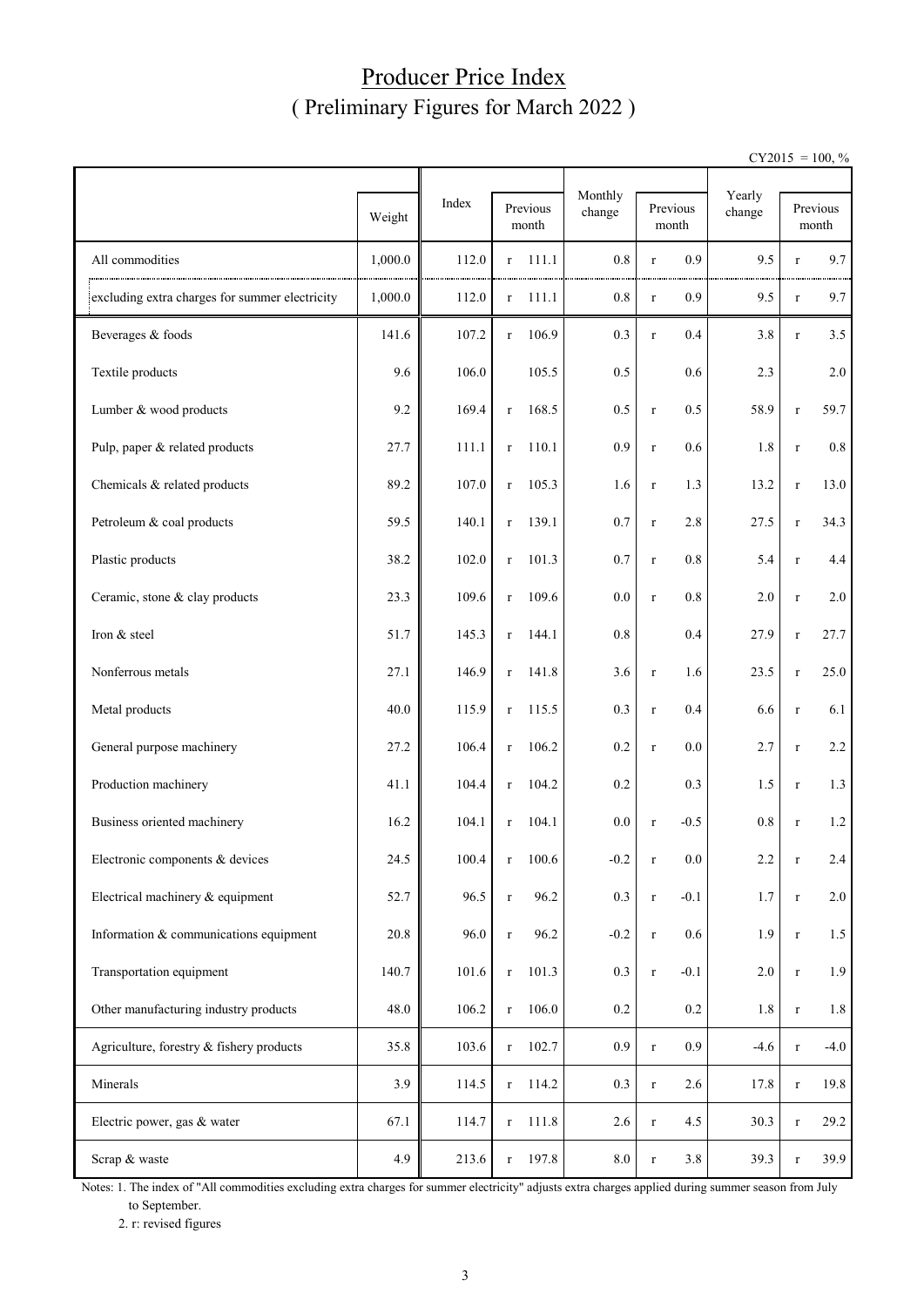### Export Price Index ( Preliminary Figures for March 2022 )

 $CY2015 = 100, \%$ 

|                                                              |         | Index        |                                   |     | Monthly change          |                               | Yearly change |                      |                               |  |
|--------------------------------------------------------------|---------|--------------|-----------------------------------|-----|-------------------------|-------------------------------|---------------|----------------------|-------------------------------|--|
|                                                              | Weight  | Yen<br>basis | Yen<br>Previous<br>basis<br>month |     | Previous<br>month       | Contract<br>currency<br>basis | Yen<br>basis  | Previous<br>month    | Contract<br>currency<br>basis |  |
| All commodities                                              | 1,000.0 | 107.9        | $r$ 104.8                         | 3.0 | 1.3<br>$\mathbf{r}$     | 1.3                           | 13.1          | 12.9<br>$\mathbf{r}$ | 7.9                           |  |
| Textiles                                                     | 13.8    | 102.8        | $r$ 101.0                         | 1.8 | $0.2\,$<br>$\mathbf{r}$ | 0.1                           | 9.0           | 11.0<br>$\mathbf{r}$ | 3.6                           |  |
| Chemicals & related products                                 | 98.4    | 119.3        | $r$ 112.8                         | 5.8 | 3.3<br>$\mathbf r$      | 3.6                           | 23.5          | 25.1<br>$\mathbf{r}$ | 16.0                          |  |
| Metals & related products                                    | 108.5   | 162.8        | $r$ 153.6                         | 6.0 | 1.5<br>$\mathbf r$      | 3.6                           | 29.7          | 29.4<br>$\mathbf{r}$ | 20.9                          |  |
| General purpose, production &<br>business oriented machinery | 189.4   | 101.2        | $r$ 100.6                         | 0.6 | 0.3<br>$\mathbf{r}$     | $-0.3$                        | 5.2           | 5.1<br>$\mathbf{r}$  | 2.4                           |  |
| Electric & electronic products                               | 205.5   | 91.5         | 90.3<br>$\mathbf{r}$              | 1.3 | $0.0\,$                 | $0.0\,$                       | 7.3           | 7.9<br>$\mathbf{r}$  | 2.8                           |  |
| Transportation equipment                                     | 285.2   | 98.8         | 97.0                              | 1.9 | 0.9<br>$\mathbf{r}$     | 0.1                           | 6.5           | 6.4                  | 1.9                           |  |
| Other primary products &<br>manufactured goods               | 99.2    | 110.6        | 104.5                             | 5.8 | 4.0                     | 3.9                           | 24.5          | 21.7                 | 18.0                          |  |

Note: r: revised figures

# Import Price Index ( Preliminary Figures for March 2022 )

 $CY2015 = 100. %$ 

|                                                              |         |              | Index                |              | Monthly change        |                               | Yearly change |              |                   |                               |  |
|--------------------------------------------------------------|---------|--------------|----------------------|--------------|-----------------------|-------------------------------|---------------|--------------|-------------------|-------------------------------|--|
|                                                              | Weight  | Yen<br>basis | Previous<br>month    | Yen<br>basis | Previous<br>month     | Contract<br>currency<br>basis | Yen<br>basis  |              | Previous<br>month | Contract<br>currency<br>basis |  |
| All commodities                                              | 1,000.0 | 126.5        | $r$ 122.5            | 3.3          | 2.3<br>$\mathbf{r}$   | 1.0                           | 33.4          | $\mathbf{r}$ | 34.3              | 25.2                          |  |
| Beverages & foods and agriculture<br>products for food       | 80.4    | 123.0        | r 120.2              | 2.3          | 2.1<br>$\mathbf{r}$   | 0.4                           | 25.1          | $\mathbf{r}$ | 26.7              | 18.5                          |  |
| Textiles                                                     | 61.3    | 101.7        | $r$ 100.6            | 1.1          | 1.1<br>$\mathbf r$    | 0.1                           | 8.1           | $\mathbf{r}$ | 8.3               | 4.5                           |  |
| Metals & related products                                    | 95.8    | 161.2        | r 153.3              | 5.2          | $-10.5$               | 2.6                           | 23.3          | $\mathbf{r}$ | 23.8              | 13.9                          |  |
| Lumber & wood products and<br>forest products                | 17.3    | 162.9        | $r$ 160.0            | 1.8          | 0.4<br>$\mathbf{r}$   | $-0.3$                        | 60.7          | $\mathbf{r}$ | 67.7              | 49.8                          |  |
| Petroleum, coal & natural gas                                | 252.3   | 173.9        | $r$ 166.8            | 4.3          | 10.7<br>$\mathbf{r}$  | 1.4                           | 84.4          | $\mathbf{r}$ | 86.4              | 69.3                          |  |
| Chemicals & related products                                 | 94.7    | 106.2        | $r$ 103.2            | 2.9          | $-0.5$<br>$\mathbf r$ | 1.4                           | 17.1          | $\mathbf{r}$ | 17.9              | 12.1                          |  |
| General purpose, production &<br>business oriented machinery | 68.1    | 105.7        | $r$ 104.0            | 1.6          | 0.9<br>$\mathbf r$    | 0.1                           | 10.0          | $\mathbf{r}$ | 10.2              | 4.9                           |  |
| Electric & electronic products                               | 196.6   | 87.0         | 85.1<br>$\mathbf{r}$ | 2.2          | 0.1<br>$\mathbf{r}$   | 0.2                           | 12.5          | $\mathbf{r}$ | 14.4              | 5.9                           |  |
| Transportation equipment                                     | 49.5    | 106.2        | $r$ 104.7            | 1.4          | 0.5                   | 0.1                           | 8.0           | $\mathbf{r}$ | 7.8               | 3.8                           |  |
| Other primary products &<br>manufactured goods               | 84.0    | 102.5        | $r$ 100.0            | 2.5          | 0.6                   | 0.4                           | 9.4           | $\mathbf{r}$ | 9.6               | 2.8                           |  |

Note: r: revised figures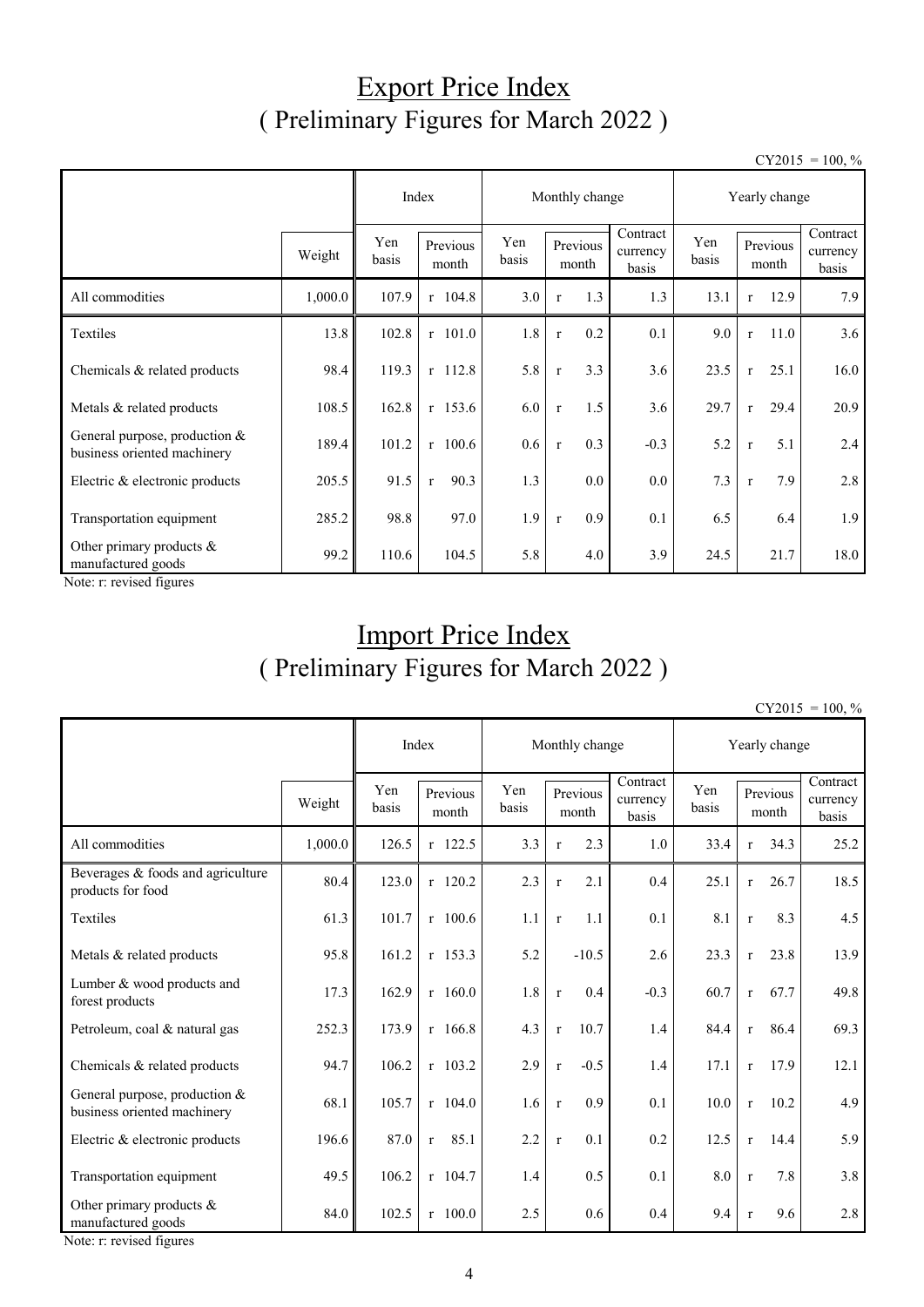# Index by Stage of Demand and Use ( Preliminary Figures for March 2022 )

| $= 100, \%$ |  |
|-------------|--|
|             |  |

|               |                           |           | Index | Monthly |                     | Yearly           |                      |
|---------------|---------------------------|-----------|-------|---------|---------------------|------------------|----------------------|
|               |                           | Weight    |       | change  | Previous month      | change           | Previous month       |
|               | Domestic demand products  | 1,000.000 | 114.4 | 1.5     | 1.3<br>$\mathbf{r}$ | 15.3             | 15.5                 |
|               | Domestic goods            | 744.660   | 110.3 | 0.8     | 1.0                 | 9.5              | 9.7                  |
|               | Imports                   | 255.340   | 126.5 | 3.3     | 2.3                 | 33.4             | 34.3<br><sup>r</sup> |
| Raw materials |                           | 100.163   | 154.5 | 2.7     | 3.9                 | 50.0 r           | 51.9                 |
|               | Domestic goods            | 26.060    | 118.8 | 2.4     | 1.8                 | 6.4              | 6.4                  |
|               | Imports                   | 74.103    | 167.1 | 2.8     | 4.4                 | $67.3 \text{ r}$ | 70.2                 |
|               | Intermediate materials    | 535.481   | 116.8 | 1.7     | 1.2                 | 16.1             | 16.2<br>$\mathbf{r}$ |
|               | Domestic goods            | 448.097   | 115.0 | 1.0     | 1.2                 | $14.1 \text{ r}$ | 14.1                 |
|               | Imports                   | 87.384    | 126.0 | 4.7     | 1.5<br>r            | $26.4 \text{ r}$ | 27.1                 |
| Final goods   |                           | 364.356   | 99.8  | 0.7     | 0.4<br>r            | 4.0              | 4.1                  |
|               | Domestic goods            | 270.503   | 101.5 | 0.3     | 0.4                 | $2.1 \text{ r}$  | 2.4                  |
|               | Imports                   | 93.853    | 94.8  | 1.9     | 0.3<br>r            | 10.0             | 9.9<br><b>r</b>      |
|               | Capital goods             | 112.246   | 101.0 | 0.5     | 0.0                 | 3.8              | 3.9                  |
|               | Domestic goods            | 87.827    | 101.7 | 0.2     | $-0.2$              | 1.5              | 1.5                  |
|               | Imports                   | 24.419    | 98.5  | 2.0     | 0.5<br>r            | 13.9             | 13.9<br><b>r</b>     |
|               | Consumer goods            | 252.110   | 99.2  | 0.7     | 0.6                 | 4.0              | 4.2                  |
|               | Domestic goods            | 182.676   | 101.4 | 0.3     | 0.7                 | 2.5              | 2.8                  |
|               | Imports                   | 69.434    | 93.5  | 2.0     | 0.2                 | 8.6              | 8.5                  |
|               | Durable consumer goods    | 67.121    | 90.1  | 0.6     | 0.2                 | 3.1              | 3.3                  |
|               | Domestic goods            | 42.200    | 96.1  | 0.1     | 0.2                 | $0.8 \text{ r}$  | 0.9                  |
|               | Imports                   | 24.921    | 80.1  | 1.6     | 0.4                 | 8.2              | 8.7                  |
|               | Nondurable consumer goods | 184.989   | 102.5 | 0.8     | 0.6                 | 4.3              | 4.5                  |
|               | Domestic goods            | 140.476   | 103.0 | 0.4     | 0.8                 | 3.0              | 3.3                  |
|               | Imports                   | 44.513    | 101.1 | 2.2     | 0.2<br>r            | 8.8              | 8.3                  |

Notes: 1. These indexes are compiled by reclassifying the "Producer Price Index excluding the consumption tax," "Export Price Index" and "Import Price Index" in terms of commodities' stage of demand or use of goods.

2. r: revised figures

#### (Index by Stage of Demand and Use)

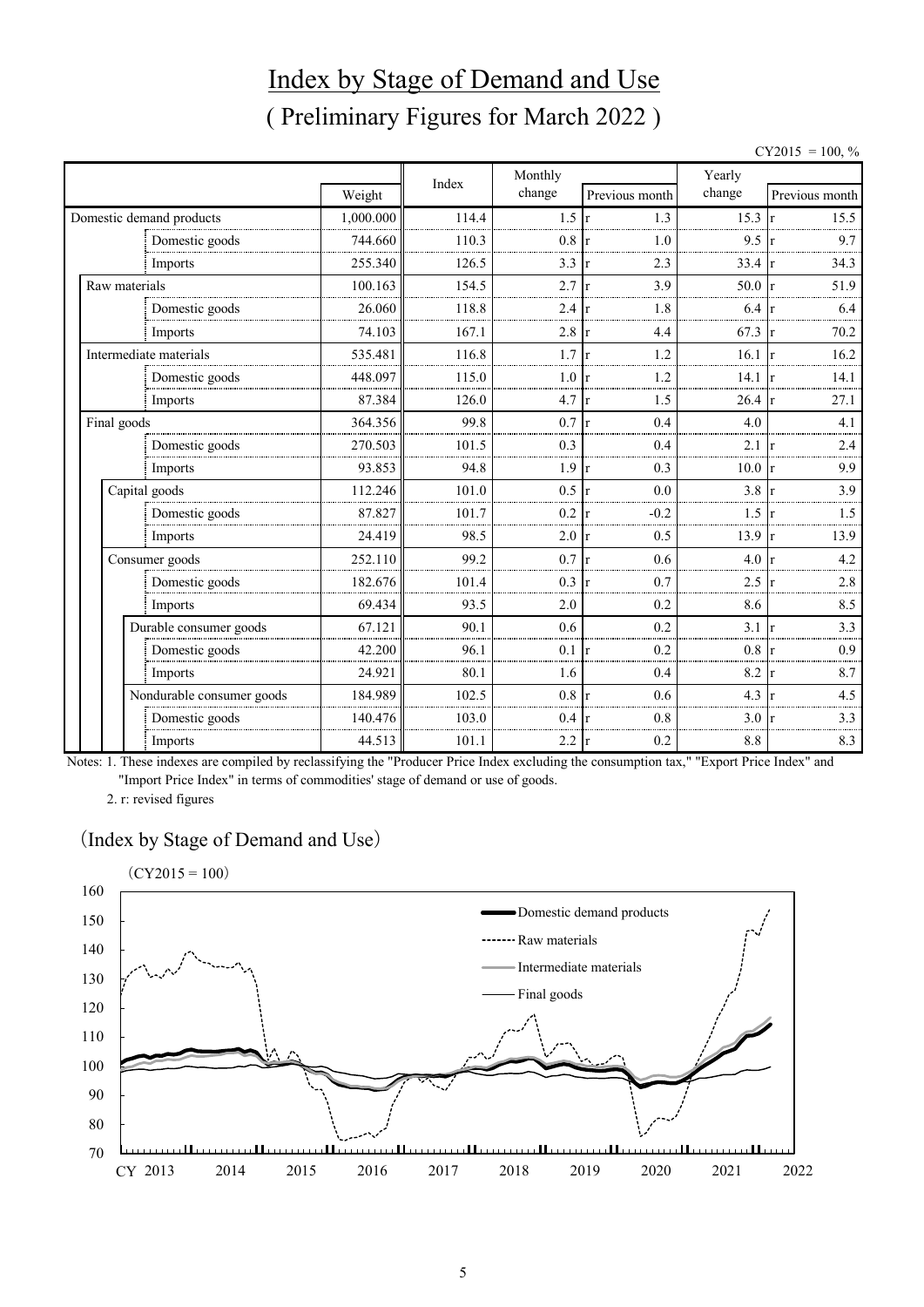# Producer Price Index using Chain-weighted Index Formula ( Preliminary Figures for March 2022 )

 $CY2015 = 100, \%$ 

|                                                |         | Index | Monthly | Previous                        | Yearly |              | Previous         |
|------------------------------------------------|---------|-------|---------|---------------------------------|--------|--------------|------------------|
|                                                | Weight  |       | change  | month                           | change |              | month            |
| All commodities                                | 1,000.0 | 111.4 | 0.7     | 0.8<br>$\bf r$                  | 9.1    | $\mathbf{r}$ | 9.3              |
| excluding extra charges for summer electricity | 1,000.0 | 111.4 | 0.7     | $0.8\,$<br>$\bf r$              | 9.1    | $\bf r$      | 9.3              |
| Beverages & foods                              | 141.3   | 106.3 | 0.3     | 0.5<br>$\mathbf r$              | 3.5    | r            | 3.2              |
| Textile products                               | 8.9     | 105.5 | 0.4     | 0.5                             | 2.0    |              | 1.8              |
| Lumber & wood products                         | 10.0    | 169.1 | 0.7     | 0.7<br>$\mathbf r$              | 59.1   | $\bf r$      | 59.4             |
| Pulp, paper & related products                 | 27.8    | 110.4 | 0.7     | 0.7<br>$\mathbf r$              | 1.7    | $\bf r$      | $0.8\,$          |
| Chemicals & related products                   | 84.9    | 104.2 | 1.1     | 1.1<br>$\mathbf r$              | 11.2   | $\bf r$      | 11.2             |
| Petroleum & coal products                      | 57.6    | 143.1 | 0.9     | 3.0<br>$\mathbf r$              | 28.8   |              | 35.2             |
| Plastic products                               | 41.0    | 101.9 | 0.7     | 0.7<br>$\bf r$                  | 6.1    | $\bf r$      | 5.2              |
| Ceramic, stone & clay products                 | 23.2    | 109.1 | 0.0     | 0.7<br>$\mathbf r$              | 2.0    | $\bf r$      | 2.0              |
| Iron & steel                                   | 52.8    | 144.8 | 0.6     | 0.5<br>$\mathbf r$              | 27.7   | $\bf r$      | 27.8             |
| Nonferrous metals                              | 27.3    | 147.0 | 3.5     | 1.7<br>$\bf r$                  | 23.2   | $\bf r$      | 24.3             |
| Metal products                                 | 43.6    | 115.4 | 0.4     | 0.4<br>$\bf r$                  | 6.5    | $\bf r$      | 5.8              |
| General purpose machinery                      | 33.3    | 106.1 | $0.2\,$ | $-0.1$<br>$\mathbf r$           | 2.4    | $\bf r$      | 1.9              |
| Production machinery                           | 46.4    | 104.4 | 0.3     | 0.4                             | 1.6    | $\bf r$      | 1.4              |
| Business oriented machinery                    | 14.5    | 102.5 | 0.1     | $-0.6$<br>$\bf r$               | 0.6    | $\bf r$      | 0.7              |
| Electronic components & devices                | 20.0    | 101.6 | $-0.4$  | 0.1<br>$\bf r$                  | 1.6    | $\bf r$      | 1.9              |
| Electrical machinery & equipment               | 52.2    | 96.5  | 0.4     | 0.0<br>$\mathbf r$              | 2.0    | $\bf r$      | 2.2              |
| Information & communications equipment         | 18.1    | 95.1  | $-0.3$  | 0.5<br>$\bf r$                  | 1.1    | $\mathbf{r}$ | 0.8              |
| Transportation equipment                       | 149.0   | 100.8 | 0.1     | 0.0                             | 1.8    |              | 1.7 <sub>l</sub> |
| Other manufacturing industry products          | 44.4    | 105.5 | $0.2\,$ | $0.2\,$<br>$\mathbf r$          | 1.7    | $\bf r$      | 1.6              |
| Agriculture, forestry & fishery products       | 36.1    | 103.6 | 0.8     | 0.9 <sub>0</sub><br>$\mathbf r$ | $-5.0$ | $\bf r$      | $-4.3$           |
| Minerals                                       | 3.6     | 118.1 | $0.2\,$ | 2.5<br>$\mathbf r$              | 21.3   | $\bf r$      | 24.1             |
| Electric power, gas & water                    | 58.7    | 116.6 | 2.7     | 4.5<br>$\bf r$                  | 32.3   | $\bf r$      | 31.2             |
| Scrap & waste                                  | 5.3     | 210.8 | 7.0     | 3.4<br>$\mathbf r$              | 36.4   | $\bf r$      | 37.6             |

Notes: 1. The index of "All commodities excluding extra charges for summer electricity" adjusts extra charges applied during summer season from July to September.

2. The indexes are based on the year 2019 weights.

3. r: revised figures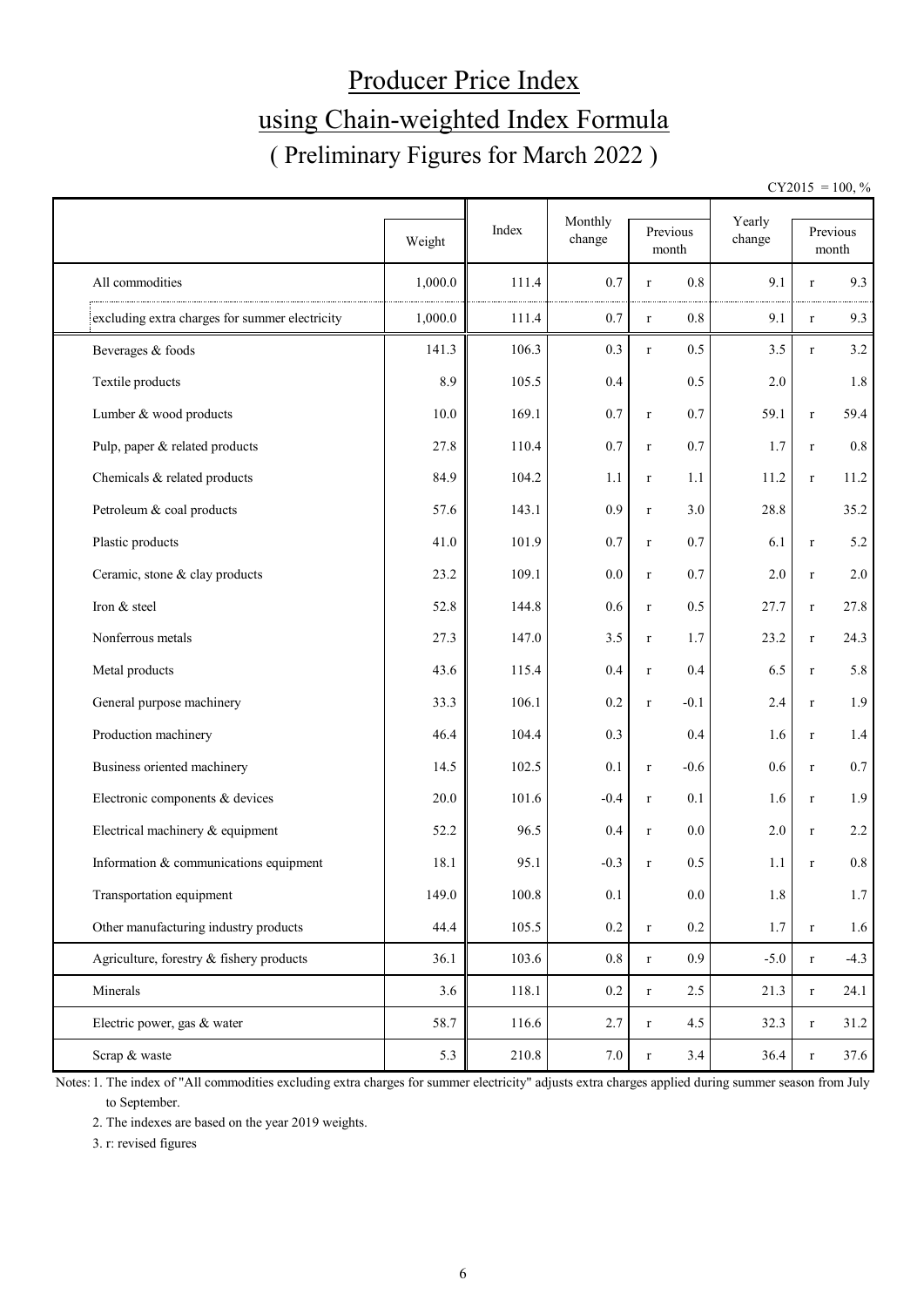#### Corporate Goods Price Index Time Series Data

|           |                      |                 |                                  |                  |                                           |                                  |                                                          |                                |                                  |                  |                                                      |                 |                                  |                  | $CY2015 = 100, \%$                        |
|-----------|----------------------|-----------------|----------------------------------|------------------|-------------------------------------------|----------------------------------|----------------------------------------------------------|--------------------------------|----------------------------------|------------------|------------------------------------------------------|-----------------|----------------------------------|------------------|-------------------------------------------|
|           |                      |                 | Producer Price Index             |                  |                                           |                                  |                                                          |                                | <b>Export Price Index</b>        |                  |                                                      |                 |                                  |                  |                                           |
|           |                      | All commodities |                                  |                  |                                           |                                  | (Reference)<br>excluding extra<br>charges for summer     | All commodities<br>(yen basis) |                                  |                  |                                                      | All commodities | (contract currency basis)        |                  |                                           |
|           |                      |                 | Monthly<br>(Quarterly)<br>change | Yearly<br>change | Change<br>from three<br>months<br>earlier | Monthly<br>(Quarterly)<br>change | electricity<br>Change<br>from three<br>months<br>earlier |                                | Monthly<br>(Quarterly)<br>change | Yearly<br>change | Change<br>from three<br>months<br>earlier            |                 | Monthly<br>(Quarterly)<br>change | Yearly<br>change | Change<br>from three<br>months<br>earlier |
| <b>CY</b> | 2019                 | 101.5           | $\overline{\phantom{0}}$         | 0.2              | $\overline{\phantom{0}}$                  |                                  |                                                          | 93.1                           | $\overline{\phantom{0}}$         | $-3.8$           | —                                                    | 99.5            | $\overline{\phantom{0}}$         | $-2.6$           |                                           |
|           | 2020                 | 100.3           | $\overline{\phantom{0}}$         | $-1.2$           |                                           |                                  |                                                          | 90.2                           | $\overline{\phantom{0}}$         | $-3.1$           | $\overline{\phantom{0}}$                             | 97.4            | $\overline{\phantom{0}}$         | $-2.1$           |                                           |
|           | 2021                 | 105.1           | $\overline{\phantom{0}}$         | 4.8              |                                           |                                  |                                                          | 98.6                           | $\overline{\phantom{0}}$         | 9.3              | —                                                    | 104.4           | —                                | 7.2              |                                           |
| <b>FY</b> | 2019                 | 101.6           | $\overline{\phantom{0}}$         | 0.1              | —                                         | —                                |                                                          | 92.4                           | -                                | $-4.1$           | —                                                    | 99.0            | $\overline{\phantom{0}}$         | $-2.7$           | —                                         |
|           | 2020                 | 100.2           | $\overline{\phantom{0}}$         | $-1.4$           | —                                         | -                                |                                                          | 90.6                           | -                                | $-1.9$           | -                                                    | 98.1            | —                                | $-0.9$           | —                                         |
| 2021/     | 2021                 | 107.5           | 2.5                              | 7.3              |                                           | 2.5                              | $\overline{\phantom{0}}$                                 | 101.7<br>98.2                  | $\overline{\phantom{0}}$<br>5.3  | 12.3<br>10.5     | $\overline{\phantom{0}}$<br>$\overline{\phantom{0}}$ | 106.3           | —<br>3.3                         | 8.4<br>8.3       | —<br>$\overline{\phantom{0}}$             |
|           | Q2<br>Q <sub>3</sub> | 104.0<br>106.3  | 2.2                              | 4.6<br>6.1       | $\overline{\phantom{0}}$                  | 1.9                              | $\overline{\phantom{0}}$                                 | 99.9                           | 1.7                              | 11.2             | —                                                    | 104.0<br>105.7  | 1.6                              | 8.9              | —                                         |
|           | Q <sub>4</sub>       | 108.7           | 2.3                              | 8.8              | —                                         | 2.5                              | -                                                        | 103.1                          | 3.2                              | 14.3             | —                                                    | 107.2           | 1.4                              | 9.1              |                                           |
| 2022/     | Q1                   | 111.1           | 2.2                              | 9.5              |                                           | 2.2                              |                                                          | 105.4                          | 2.2                              | 13.0             |                                                      | 108.3           | 1.0                              | 7.5              |                                           |
| 2021/     | Feb.                 | 101.3           | 0.5                              | $-0.6$           | 1.6                                       | 0.5                              | 1.6                                                      | 92.8                           | 1.2                              | 0.3              | 3.1                                                  | 100.5           | 0.4                              | 1.9              | 2.3                                       |
|           | Mar.                 | 102.3           | 1.0                              | 1.2              | 2.1                                       | 1.0                              | 2.1                                                      | 95.4                           | 2.8                              | 5.5              | 5.2                                                  | 101.6           | 1.1                              | 3.9              | 2.6                                       |
|           | Apr.                 | 103.2           | 0.9                              | 3.7              | 2.4                                       | 0.9                              | 2.4                                                      | 97.1                           | 1.8                              | 8.5              | 5.9                                                  | 103.1           | 1.5                              | 6.7              | 3.0                                       |
|           | May                  | 103.9           | 0.7                              | 4.9              | 2.6                                       | 0.7                              | 2.6                                                      | 98.3                           | 1.2                              | 11.3             | 5.9                                                  | 104.1           | 1.0                              | 8.9              | 3.6                                       |
|           | June                 | 104.8           | 0.9                              | 5.2              | 2.4                                       | 0.9                              | 2.4                                                      | 99.1                           | 0.8                              | 11.3             | 3.9                                                  | 104.7           | 0.6                              | 9.2              | 3.1                                       |
|           | July                 | 106.0           | 1.1                              | 5.8              | 2.7                                       | 1.0                              | 2.5                                                      | 99.9                           | 0.8                              | 11.6             | 2.9                                                  | 105.6           | 0.9                              | 9.2              | 2.4                                       |
|           | Aug.                 | 106.2           | 0.2                              | 5.9              | 2.2                                       | 0.1                              | 1.9                                                      | 99.7                           | $-0.2$                           | 11.0             | 1.4                                                  | 105.7           | 0.1                              | 8.7              | 1.5                                       |
|           | Sep.                 | 106.6           | 0.4                              | 6.5              | 1.7                                       | 0.5                              | 1.5                                                      | 100.1                          | 0.4                              | 11.2             | 1.0                                                  | 105.9           | 0.2                              | 8.6              | 1.1                                       |
|           | Oct.                 | 108.2           | 1.5                              | 8.4              | 2.1                                       | 1.7                              | 2.3                                                      | 102.7                          | 2.6                              | 14.2             | 2.8                                                  | 107.0           | 1.0                              | 9.5              | 1.3                                       |
|           | Nov.                 | 108.9           | 0.6                              | 9.2              | 2.5                                       | 0.6                              | 2.8                                                      | 103.8                          | 1.1                              | 15.3             | 4.1                                                  | 107.7           | 0.7                              | 9.7              | 1.9                                       |
|           | Dec.                 | 109.1           | 0.2                              | 8.9              | 2.3                                       | 0.2                              | 2.5                                                      | 102.9                          | $-0.9$                           | 13.5             | 2.8                                                  | 107.0           | $-0.6$                           | 8.1              | 1.0                                       |
| 2022/     | Jan.                 | 110.1           | 0.9                              | 9.2              | 1.8                                       | 0.9                              | 1.8                                                      | 103.5                          | 0.6                              | 12.9             | 0.8                                                  | 107.0           | 0.0                              | 6.9              | $0.0\,$                                   |
|           | Feb.                 | 111.1           | 0.9                              | 9.7              | 2.0                                       | 0.9                              | 2.0                                                      | 104.8                          | 1.3                              | 12.9             | 1.0                                                  | 108.2           | 1.1                              | 7.7              | 0.5                                       |
|           | Mar.                 | 112.0           | 0.8                              | 9.5              | 2.7                                       | 0.8                              | 2.7                                                      | 107.9                          | 3.0                              | 13.1             | 4.9                                                  | 109.6           | 1.3                              | 7.9              | 2.4                                       |

|           |                |                                | Import Price Index               |                  |                                           |                 |                                  |                  |                                           | ,<br>Foreign<br>exchange                     |  |
|-----------|----------------|--------------------------------|----------------------------------|------------------|-------------------------------------------|-----------------|----------------------------------|------------------|-------------------------------------------|----------------------------------------------|--|
|           |                | All commodities<br>(yen basis) |                                  |                  |                                           | All commodities | (contract currency basis)        |                  |                                           | rate<br>$\sqrt{\frac{2}{\pi}}$               |  |
|           |                |                                | Monthly<br>(Quarterly)<br>change | Yearly<br>change | Change<br>from three<br>months<br>earlier |                 | Monthly<br>(Quarterly)<br>change | Yearly<br>change | Change<br>from three<br>months<br>earlier | Monthly<br>(Quarterly)<br>(Yearly)<br>change |  |
| <b>CY</b> | 2019           | 94.4                           |                                  | $-5.3$           |                                           | 102.2           |                                  | $-4.2$           |                                           | $-1.2$                                       |  |
|           | 2020           | 84.7                           |                                  | $-10.3$          |                                           | 92.8            |                                  | $-9.2$           |                                           | $-2.1$                                       |  |
|           | 2021           | 104.0                          |                                  | 22.8             |                                           | 111.6           |                                  | 20.3             |                                           | $2.8\,$                                      |  |
| FY        | 2019           | 93.6                           |                                  | $-6.1$           |                                           | 101.6           |                                  | $-4.5$           |                                           | $-2.0$                                       |  |
|           | 2020           | 84.3                           |                                  | $-9.9$           |                                           | 92.8            |                                  | $-8.7$           |                                           | $-2.5$                                       |  |
|           | 2021           | 111.9                          |                                  | 32.7             |                                           | 118.2           |                                  | 27.4             |                                           | 6.0                                          |  |
| 2021/     | Q2             | 99.8                           | 9.5                              | 23.2             |                                           | 107.4           | 7.1                              | 21.6             |                                           | 3.4                                          |  |
|           | Q <sub>3</sub> | 106.9                          | 7.1                              | 30.2             |                                           | 114.8           | 6.9                              | 27.3             |                                           | 0.6                                          |  |
|           | Q4             | 118.1                          | 10.5                             | 42.1             |                                           | 123.8           | 7.8                              | 34.3             |                                           | 3.3                                          |  |
| 2022/     | Q1             | 122.9                          | 4.1                              | 34.9             |                                           | 126.8           | 2.4                              | 26.4             |                                           | $2.2\,$                                      |  |
| 2021/     | Feb.           | 91.2                           | 4.6                              | $-3.1$           | 10.3                                      | 100.9           | 3.6                              | $-0.4$           | 9.8                                       | 1.6                                          |  |
|           | Mar.           | 94.8                           | 3.9                              | 5.8              | 12.5                                      | 102.6           | 1.7                              | 4.6              | 9.1                                       | 3.1                                          |  |
|           | Apr.           | 97.3                           | 2.6                              | 15.4             | 11.6                                      | 105.0           | 2.3                              | 14.4             | 7.8                                       | 0.5                                          |  |
|           | May            | 99.7                           | 2.5                              | 26.0             | 9.3                                       | 107.5           | 2.4                              | 24.4             | 6.5                                       | 0.1                                          |  |
|           | June           | 102.4                          | 2.7                              | 28.6             | 8.0                                       | 109.7           | 2.0                              | 26.4             | 6.9                                       | 0.9                                          |  |
|           | July           | 104.7                          | 2.2                              | 28.6             | 7.6                                       | 112.2           | 2.3                              | 25.9             | 6.9                                       | 0.2                                          |  |
|           | Aug.           | 107.2                          | 2.4                              | 30.1             | 7.5                                       | 115.3           | 2.8                              | 27.3             | 7.3                                       | $-0.4$                                       |  |
|           | Sep.           | 108.9                          | 1.6                              | 32.2             | 6.3                                       | 116.9           | 1.4                              | 28.7             | 6.6                                       | 0.3                                          |  |
|           | Oct.           | 113.9                          | 4.6                              | 38.6             | 8.8                                       | 119.8           | 2.5                              | 31.9             | 6.8                                       | 2.7                                          |  |
|           | Nov.           | 120.2                          | 5.5                              | 45.3             | 12.1                                      | 125.7           | 4.9                              | 36.8             | 9.0                                       | 0.9                                          |  |
|           | Dec.           | 120.2                          | 0.0                              | 42.6             | 10.4                                      | 125.9           | 0.2                              | 33.9             | 7.7                                       | $-0.2$                                       |  |
| 2022/     | Jan.           | 119.8                          | $-0.3$                           | 37.4             | 5.2                                       | 124.7           | $-1.0$                           | 28.0             | 4.1                                       | 0.9                                          |  |
|           | Feb.           | 122.5                          | 2.3                              | 34.3             | 1.9                                       | 127.2           | 2.0                              | 26.1             | 1.2                                       | 0.3                                          |  |
|           | Mar.           | 126.5                          | 3.3                              | 33.4             | 5.2                                       | 128.5           | 1.0                              | 25.2             | 2.1                                       | 2.9                                          |  |

 $CY2015 = 100, \%$ 

Note: A negative change in the "Foreign exchange rate" indicates an appreciation of the yen.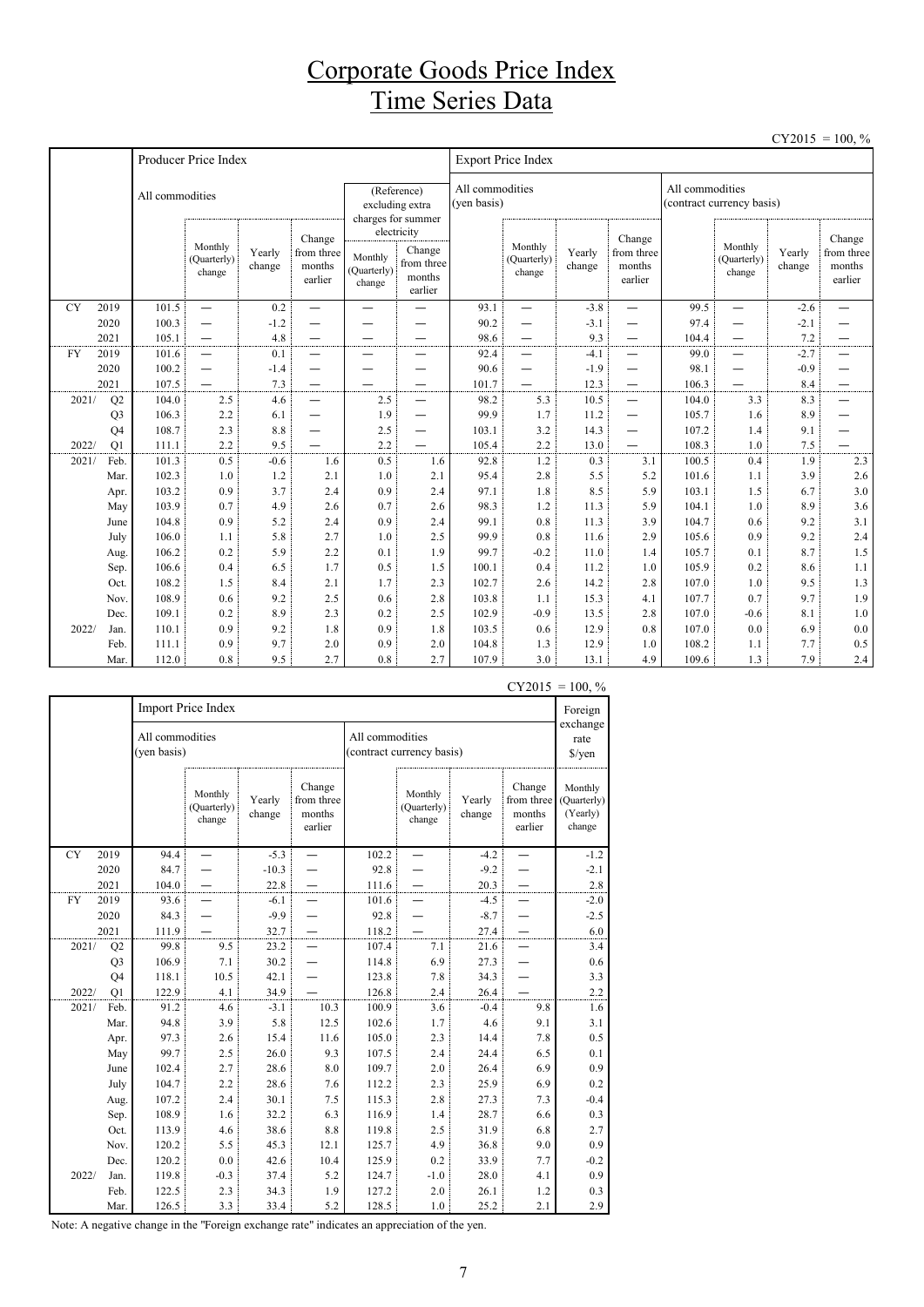# Index by Stage of Demand and Use Time Series Data

 $CY2015 = 100, \%$ 

|           |                | Domestic demand products |                                  |                  |               |                                  |                  |                        |                                  |                  |  |
|-----------|----------------|--------------------------|----------------------------------|------------------|---------------|----------------------------------|------------------|------------------------|----------------------------------|------------------|--|
|           |                |                          |                                  |                  | Raw materials |                                  |                  | Intermediate materials |                                  |                  |  |
|           |                |                          | Monthly<br>(Quarterly)<br>change | Yearly<br>change |               | Monthly<br>(Quarterly)<br>change | Yearly<br>change |                        | Monthly<br>(Quarterly)<br>change | Yearly<br>change |  |
| <b>CY</b> | 2019           | 99.4                     |                                  | $-1.5$           | 103.8         |                                  | $-5.2$           | 100.6                  |                                  | $-1.0$           |  |
|           | 2020           | 95.2                     |                                  | $-4.2$           | 86.4          |                                  | $-16.8$          | 97.1                   |                                  | $-3.5$           |  |
|           | 2021           | 103.6                    |                                  | 8.8              | 118.9         |                                  | 37.6             | 105.4                  |                                  | 8.5              |  |
| <b>FY</b> | 2019           | 99.0                     |                                  | $-2.0$           | 102.7         |                                  | $-6.6$           | 100.3                  |                                  | $-1.6$           |  |
|           | 2020           | 95.0                     |                                  | $-4.0$           | 85.7          |                                  | $-16.6$          | 97.0                   |                                  | $-3.3$           |  |
|           | 2021           | 107.4                    |                                  | 13.1             | 131.8         |                                  | 53.8             | 109.3                  |                                  | 12.7             |  |
| 2021/     | Q2             | 101.7                    | 4.2                              | 8.8              | 111.6         | 13.6                             | 40.2             | 103.5                  | 4.4                              | 8.0              |  |
|           | Q <sub>3</sub> | 105.2                    | 3.4                              | 11.4             | 123.7         | 10.8                             | 51.6             | 107.2                  | 3.6                              | 10.7             |  |
|           | Q <sub>4</sub> | 109.8                    | 4.4                              | 16.2             | 142.2         | 15.0                             | 70.1             | 111.5                  | 4.0                              | 15.7             |  |
| 2022/     | O <sub>1</sub> | 112.8                    | 2.7                              | 15.6             | 149.9         | 5.4                              | 52.6             | 115.1                  | 3.2                              | 16.1             |  |
| 2021/     | Feb.           | 97.6                     | 1.6                              | $-1.1$           | 99.0          | 6.9                              | $-3.9$           | 98.9                   | 1.1                              | $-1.0$           |  |
|           | Mar.           | 99.2                     | 1.6                              | 2.3              | 103.0         | 4.0                              | 7.5              | 100.6                  | 1.7                              | 2.1              |  |
|           | Apr.           | 100.5                    | 1.3                              | 6.5              | 107.0         | 3.9                              | 25.0             | 102.4                  | 1.8                              | 6.3              |  |
|           | May            | 101.7                    | 1.2                              | 9.6              | 111.3         | 4.0                              | 46.6             | 103.5                  | 1.1                              | 8.6              |  |
|           | June           | 103.0                    | 1.3                              | 10.4             | 116.5         | 4.7                              | 50.9             | 104.7                  | 1.2                              | 9.3              |  |
|           | July           | 104.5                    | 1.5                              | 10.9             | 120.1         | 3.1                              | 49.2             | 106.5                  | 1.7                              | 10.1             |  |
|           | Aug.           | 105.2                    | 0.7                              | 11.2             | 124.7         | 3.8                              | 51.7             | 107.1                  | 0.6                              | 10.5             |  |
|           | Sep.           | 106.0                    | 0.8                              | 12.2             | 126.2         | 1.2                              | 53.9             | 108.1                  | 0.9                              | 11.7             |  |
|           | Oct.           | 108.4                    | 2.3                              | 15.1             | 133.3         | 5.6                              | 64.0             | 110.6                  | 2.3                              | 14.8             |  |
|           | Nov.           | 110.5                    | 1.9                              | 17.3             | 146.5         | 9.9                              | 76.9             | 111.9                  | 1.2                              | 16.2             |  |
|           | Dec.           | 110.6                    | 0.1                              | 16.4             | 146.8         | 0.2                              | 69.1             | 112.1                  | 0.2                              | 15.9             |  |
| 2022/     | Jan.           | 111.3                    | 0.6                              | 15.8             | 144.8         | $-1.4$                           | 56.4             | 113.5                  | 1.2                              | 16.1             |  |
|           | Feb.           | 112.7                    | 1.3                              | 15.5             | 150.4         | 3.9                              | 51.9             | 114.9                  | 1.2                              | 16.2             |  |
|           | Mar.           | 114.4                    | 1.5                              | 15.3             | 154.5         | 2.7                              | 50.0             | 116.8                  | 1.7                              | 16.1             |  |

 $CY2015 = 100, \%$ 

|           | Domestic demand products (Cont'd) |                |      |                                  |                  |               |                                  |                  |                |                                  |                  |  |  |  |
|-----------|-----------------------------------|----------------|------|----------------------------------|------------------|---------------|----------------------------------|------------------|----------------|----------------------------------|------------------|--|--|--|
|           |                                   |                |      | Final goods                      |                  |               |                                  |                  |                |                                  |                  |  |  |  |
|           |                                   |                |      |                                  |                  | Capital goods |                                  |                  | Consumer goods |                                  |                  |  |  |  |
|           |                                   |                |      | Monthly<br>(Quarterly)<br>change | Yearly<br>change |               | Monthly<br>(Quarterly)<br>change | Yearly<br>change |                | Monthly<br>(Quarterly)<br>change | Yearly<br>change |  |  |  |
| <b>CY</b> | 2019                              |                | 96.4 |                                  | $-1.1$           | 97.5          |                                  | $-0.4$           | 95.9           |                                  | $-1.4$           |  |  |  |
|           | 2020                              |                | 94.7 |                                  | $-1.8$           | 96.9          |                                  | $-0.6$           | 93.7           |                                  | $-2.3$           |  |  |  |
|           | 2021                              |                | 96.8 |                                  | 2.2              | 98.3          |                                  | 1.4              | 96.2           |                                  | 2.7              |  |  |  |
| <b>FY</b> | 2019                              |                | 96.1 |                                  | $-1.2$           | 97.3          |                                  | $-0.7$           | 95.6           |                                  | $-1.4$           |  |  |  |
|           | 2020                              |                | 94.6 |                                  | $-1.6$           | 96.8          |                                  | $-0.5$           | 93.6           |                                  | $-2.1$           |  |  |  |
|           | 2021                              |                | 97.8 |                                  | 3.4              | 99.3          |                                  | 2.6              | 97.2           |                                  | 3.8              |  |  |  |
|           | 2021/                             | Q2             | 96.3 | 1.0                              | 2.4              | 97.9          | 1.0                              | 1.0              | 95.7           | 1.2                              | 3.2              |  |  |  |
|           |                                   | Q <sub>3</sub> | 97.1 | $0.8\,$                          | 2.8              | 98.6          | 0.7                              | 1.9              | 96.5           | 0.8                              | 3.3              |  |  |  |
|           |                                   | Q <sub>4</sub> | 98.6 | 1.5                              | 4.2              | 100.0         | 1.4                              | 3.6              | 97.9           | 1.5                              | 4.5              |  |  |  |
|           | 2022/                             | O <sub>1</sub> | 99.2 | 0.6                              | 4.1              | 100.7         | 0.7                              | 3.9              | 98.5           | 0.6                              | 4.1              |  |  |  |
|           | 2021/                             | Feb.           | 95.2 | 0.5                              | $-0.7$           | 96.7          | 0.1                              | $-0.5$           | 94.5           | 0.6                              | $-0.8$           |  |  |  |
|           |                                   | Mar.           | 96.0 | 0.8                              | 1.1              | 97.3          | 0.6                              | 0.4              | 95.4           | 1.0                              | 1.3              |  |  |  |
|           |                                   | Apr.           | 96.0 | 0.0                              | 1.9              | 97.4          | 0.1                              | 0.5              | 95.5           | 0.1                              | 2.8              |  |  |  |
|           |                                   | May            | 96.3 | 0.3                              | 2.8              | 98.1          | 0.7                              | 1.2              | 95.5           | 0.0                              | 3.5              |  |  |  |
|           |                                   | June           | 96.7 | 0.4                              | 2.7              | 98.1          | 0.0                              | 1.1              | 96.1           | 0.6                              | 3.4              |  |  |  |
|           |                                   | July           | 97.1 | 0.4                              | 2.9              | 98.3          | 0.2                              | 1.4              | 96.5           | 0.4                              | 3.4              |  |  |  |
|           |                                   | Aug.           | 97.1 | 0.0                              | 2.8              | 98.7          | 0.4                              | 2.0              | 96.5           | 0.0                              | 3.2              |  |  |  |
|           |                                   | Sep.           | 97.2 | 0.1                              | 2.9              | 98.7          | 0.0                              | 2.1              | 96.6           | 0.1                              | 3.3              |  |  |  |
|           |                                   | Oct.           | 98.3 | 1.1                              | 3.9              | 99.6          | 0.9                              | 3.1              | 97.7           | 1.1                              | 4.3              |  |  |  |
|           |                                   | Nov.           | 98.8 | 0.5                              | 4.7              | 100.1         | 0.5                              | 3.7              | 98.2           | 0.5                              | 5.0              |  |  |  |
|           |                                   | Dec.           | 98.6 | $-0.2$                           | 4.0              | 100.2         | 0.1                              | 3.8              | 97.9           | $-0.3$                           | 4.1              |  |  |  |
|           | 2022/                             | Jan.           | 98.7 | 0.1                              | 4.2              | 100.5         | 0.3                              | 4.0              | 97.9           | 0.0                              | 4.3              |  |  |  |
|           |                                   | Feb.           | 99.1 | 0.4                              | 4.1              | 100.5         | 0.0                              | 3.9              | 98.5           | 0.6                              | 4.2              |  |  |  |
|           |                                   | Mar.           | 99.8 | 0.7                              | 4.0              | 101.0         | 0.5                              | 3.8              | 99.2           | 0.7                              | 4.0              |  |  |  |

The next monthly report will be released on Monday, May 16, 2022.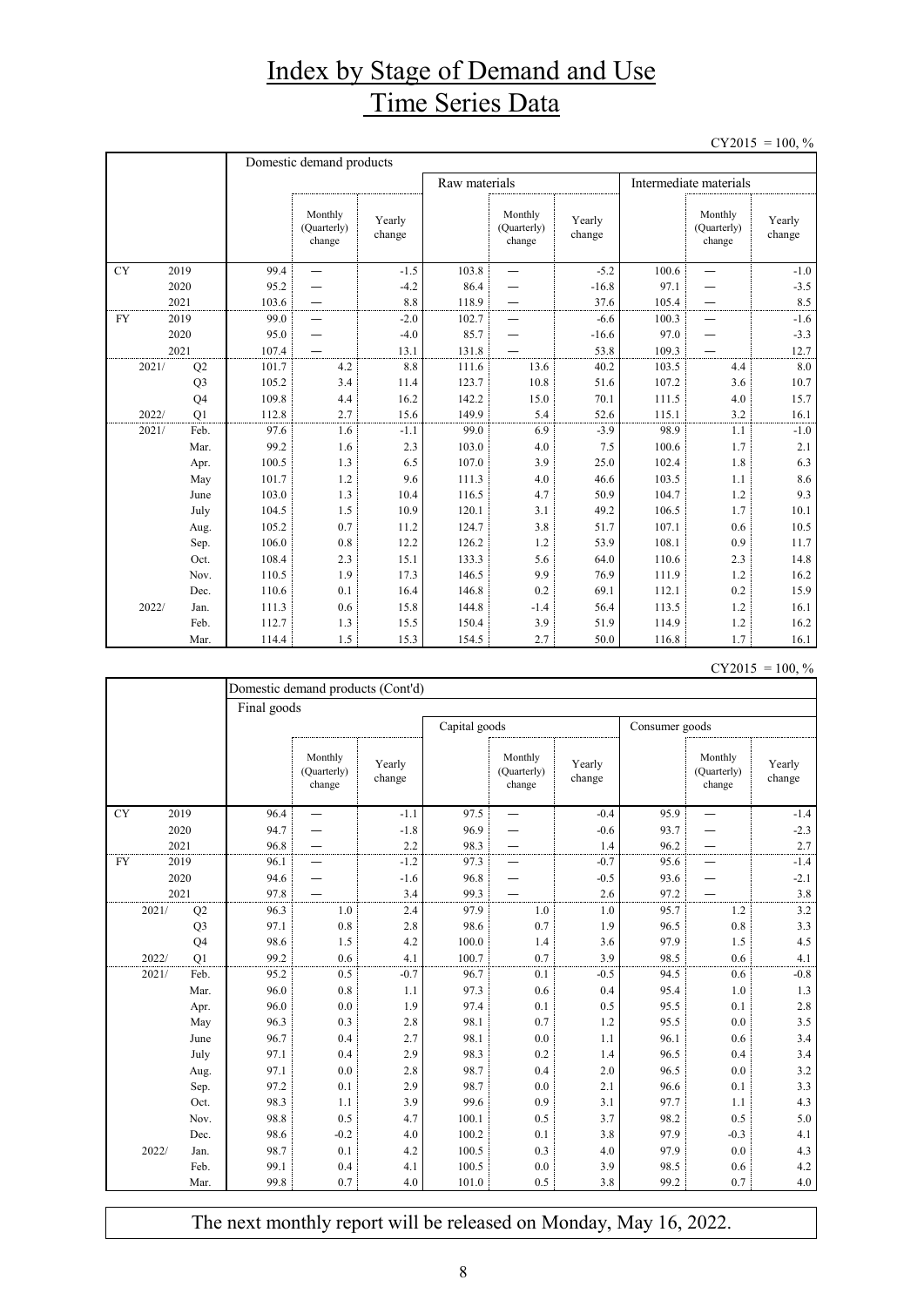### Appendix

# Producer Price Index ( Preliminary Figures for FY2021 )

 $CY2015 = 100, \%$ 

|                                                | Weight  | Index | Yearly<br>change | FY2020  |
|------------------------------------------------|---------|-------|------------------|---------|
| All commodities                                | 1,000.0 | 107.5 | 7.3              | $-1.4$  |
| excluding extra charges for summer electricity | 1,000.0 | 107.5 | 7.3              | $-1.4$  |
| Beverages & foods                              | 141.6   | 105.4 | 2.7              | 0.7     |
| Textile products                               | 9.6     | 104.5 | 1.2              | 0.1     |
| Lumber & wood products                         | 9.2     | 150.0 | 44.0             | $-0.7$  |
| Pulp, paper & related products                 | 27.7    | 109.5 | 0.2              | 0.6     |
| Chemicals & related products                   | 89.2    | 101.2 | 12.3             | $-4.6$  |
| Petroleum & coal products                      | 59.5    | 126.3 | 38.3             | $-17.0$ |
| Plastic products                               | 38.2    | 99.2  | 1.5              | $-1.0$  |
| Ceramic, stone & clay products                 | 23.3    | 108.0 | 0.9              | 1.1     |
| Iron & steel                                   | 51.7    | 132.0 | 19.8             | $-0.8$  |
| Nonferrous metals                              | 27.1    | 133.4 | 30.5             | 6.8     |
| Metal products                                 | 40.0    | 112.1 | 2.9              | 1.1     |
| General purpose machinery                      | 27.2    | 105.1 | 0.8              | 1.5     |
| Production machinery                           | 41.1    | 103.7 | 0.5              | 0.1     |
| Business oriented machinery                    | 16.2    | 104.2 | 1.3              | 0.4     |
| Electronic components & devices                | 24.5    | 100.0 | 1.5              | 0.5     |
| Electrical machinery & equipment               | 52.7    | 96.2  | 0.6              | 0.7     |
| Information & communications equipment         | 20.8    | 94.6  | $-0.7$           | $-0.1$  |
| Transportation equipment                       | 140.7   | 100.4 | $0.7\,$          | $0.8\,$ |
| Other manufacturing industry products          | 48.0    | 105.2 | $1.0\,$          | 1.6     |
| Agriculture, forestry & fishery products       | 35.8    | 106.5 | $-1.3$           | $-0.9$  |
| Minerals                                       | 3.9     | 105.5 | 7.4              | $-3.3$  |
| Electric power, gas & water                    | 67.1    | 101.1 | 9.7              | $-7.2$  |
| Scrap & waste                                  | 4.9     | 186.5 | 58.6             | 9.6     |

Note: The index of "All commodities excluding extra charges for summer electricity" adjusts extra charges applied during summer season from July to September.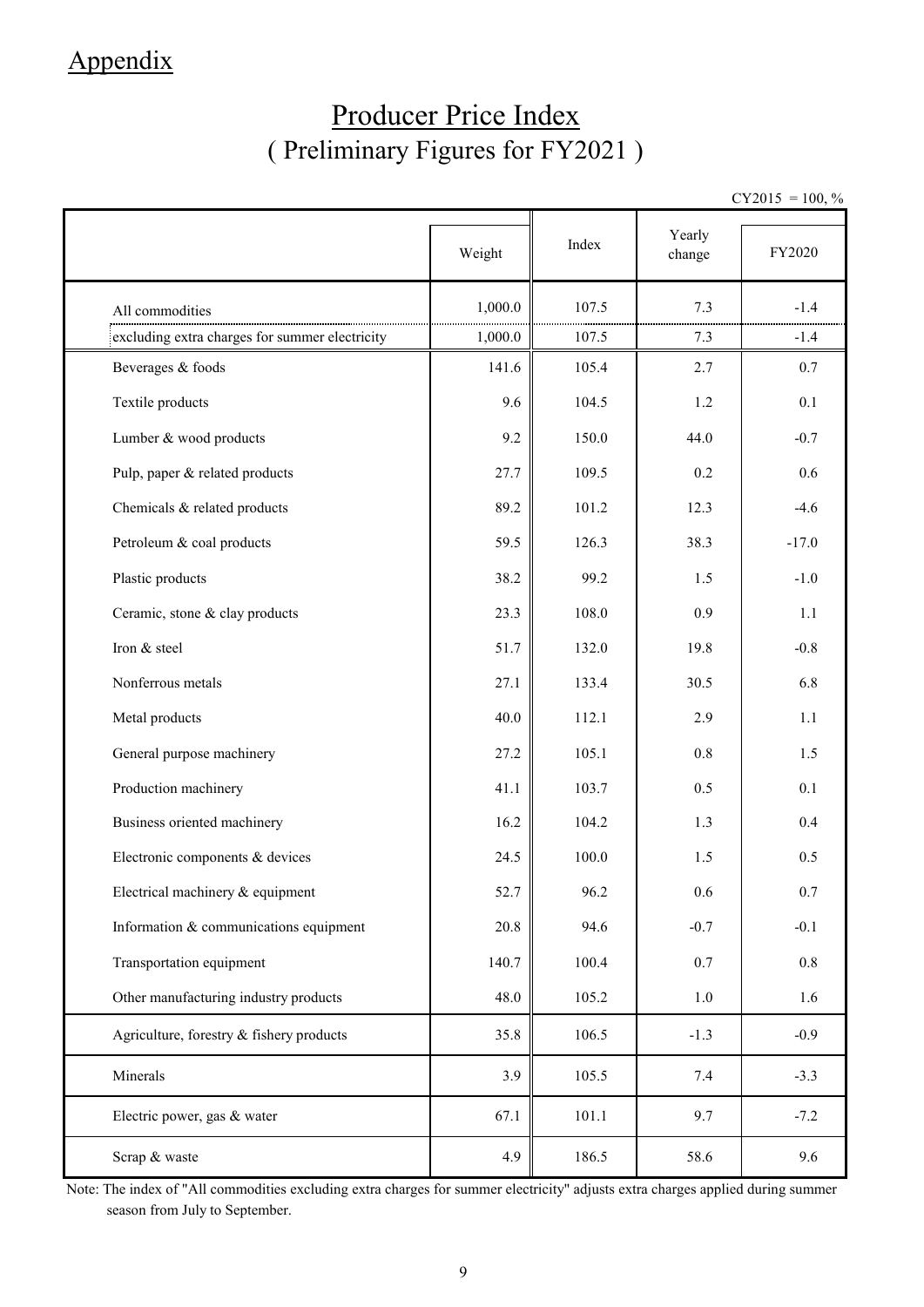#### Export Price Index ( Preliminary Figures for FY2021 )

|                                                                |         | ັ     | ب                |         |                         |                  | $CY2015 = 100, \%$ |  |
|----------------------------------------------------------------|---------|-------|------------------|---------|-------------------------|------------------|--------------------|--|
|                                                                |         |       | Yen basis        |         | Contract currency basis |                  |                    |  |
|                                                                | Weight  | Index | Yearly<br>change | FY2020  | Index                   | Yearly<br>change | FY2020             |  |
| All commodities                                                | 1,000.0 | 101.7 | 12.3             | $-1.9$  | 106.3                   | 8.4              | $-0.9$             |  |
| Textiles                                                       | 13.8    | 98.4  | 9.6              | $-2.4$  | 102.9                   | 5.8              | $-1.6$             |  |
| Chemicals & related products                                   | 98.4    | 107.9 | 30.8             | $-8.7$  | 114.0                   | 26.0             | $-7.3$             |  |
| Metals & related products                                      | 108.5   | 148.2 | 37.6             | 3.7     | 157.0                   | 31.3             | 5.7                |  |
| General purpose, production $&$<br>business oriented machinery | 189.4   | 98.8  | 3.6              | $-0.3$  | 101.2                   | 1.3              | 0.2                |  |
| Electric & electronic products                                 | 205.5   | 88.0  | 3.8              | $-1.7$  | 91.6                    | 0.4              | $-0.7$             |  |
| Transportation equipment                                       | 285.2   | 95.1  | 5.2              | $-0.4$  | 99.9                    | 1.1              | 0.5                |  |
| Other primary products $\&$<br>manufactured goods              | 99.2    | 97.4  | 17.5             | $-11.2$ | 102.5                   | 13.1             | $-10.0$            |  |

# Import Price Index

( Preliminary Figures for FY2021 )

| CY2015 | $= 100.$ % |  |
|--------|------------|--|
|        |            |  |

|                                                                |         | Yen basis |                  | 100, 70<br>Contract currency basis |       |                  |         |
|----------------------------------------------------------------|---------|-----------|------------------|------------------------------------|-------|------------------|---------|
|                                                                | Weight  | Index     | Yearly<br>change | FY2020                             | Index | Yearly<br>change | FY2020  |
| All commodities                                                | 1,000.0 | 111.9     | 32.7             | $-9.9$                             | 118.2 | 27.4             | $-8.7$  |
| Beverages & foods and<br>agriculture products for food         | 80.4    | 112.2     | 24.0             | 0.0                                | 118.0 | 19.1             | 1.3     |
| Textiles                                                       | 61.3    | 97.6      | 5.4              | $-1.0$                             | 100.3 | 2.8              | $-0.2$  |
| Metals & related products                                      | 95.8    | 159.0     | 48.9             | 5.3                                | 169.2 | 41.1             | 7.6     |
| Lumber & wood products and<br>forest products                  | 17.3    | 144.4     | 56.3             | $-4.4$                             | 153.0 | 47.5             | $-3.0$  |
| Petroleum, coal & natural gas                                  | 252.3   | 132.7     | 85.9             | $-30.5$                            | 141.8 | 74.8             | $-28.9$ |
| Chemicals & related products                                   | 94.7    | 100.1     | 19.2             | $-8.5$                             | 103.8 | 16.0             | $-8.0$  |
| General purpose, production $&$<br>business oriented machinery | 68.1    | 100.7     | 7.0              | $-1.5$                             | 105.5 | 3.3              | $-0.3$  |
| Electric & electronic products                                 | 196.6   | 82.4      | 9.0              | $-4.9$                             | 86.7  | 4.8              | $-3.5$  |
| Transportation equipment                                       | 49.5    | 101.8     | 6.2              | 0.1                                | 106.3 | 3.1              | 1.0     |
| Other primary products &<br>manufactured goods                 | 84.0    | 97.3      | 8.4              | $-2.1$                             | 102.5 | 3.7              | $-0.6$  |